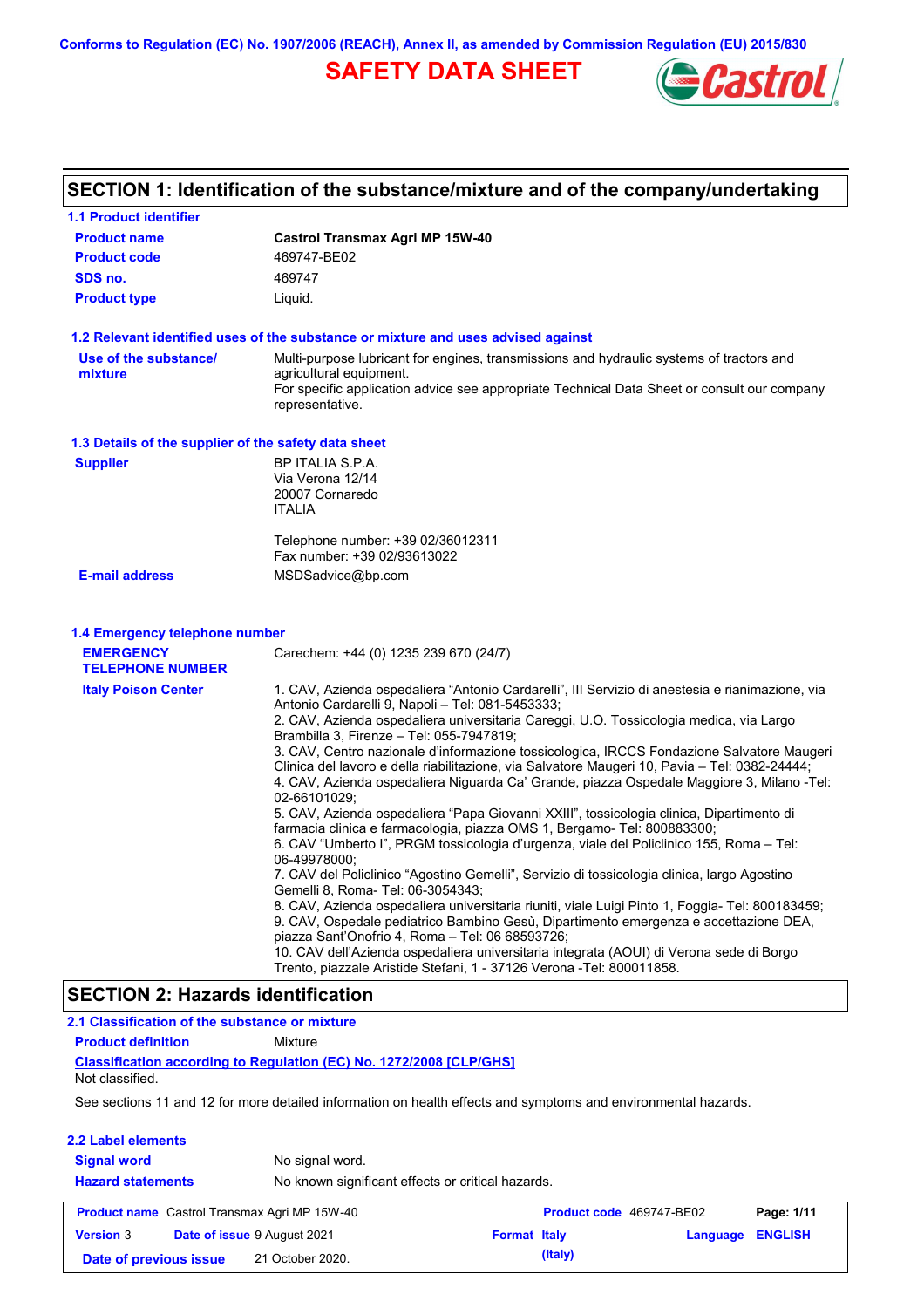## **SECTION 2: Hazards identification**

| <b>Precautionary statements</b>                                                                                                                          |                                                                                                                                                                                                                                       |
|----------------------------------------------------------------------------------------------------------------------------------------------------------|---------------------------------------------------------------------------------------------------------------------------------------------------------------------------------------------------------------------------------------|
| <b>Prevention</b>                                                                                                                                        | Not applicable.                                                                                                                                                                                                                       |
| <b>Response</b>                                                                                                                                          | Not applicable.                                                                                                                                                                                                                       |
| <b>Storage</b>                                                                                                                                           | Not applicable.                                                                                                                                                                                                                       |
| <b>Disposal</b>                                                                                                                                          | Not applicable.                                                                                                                                                                                                                       |
| <b>Supplemental label</b><br>elements                                                                                                                    | Safety data sheet available on request.                                                                                                                                                                                               |
| EU Regulation (EC) No. 1907/2006 (REACH)                                                                                                                 |                                                                                                                                                                                                                                       |
| <b>Annex XVII - Restrictions</b><br>on the manufacture.<br>placing on the market<br>and use of certain<br>dangerous substances,<br>mixtures and articles | Not applicable.                                                                                                                                                                                                                       |
| <b>Special packaging requirements</b>                                                                                                                    |                                                                                                                                                                                                                                       |
| <b>Containers to be fitted</b><br>with child-resistant<br>fastenings                                                                                     | Not applicable.                                                                                                                                                                                                                       |
| <b>Tactile warning of danger</b>                                                                                                                         | Not applicable.                                                                                                                                                                                                                       |
| 2.3 Other hazards                                                                                                                                        |                                                                                                                                                                                                                                       |
| <b>Results of PBT and vPvB</b><br>assessment                                                                                                             | Product does not meet the criteria for PBT or vPvB according to Regulation (EC) No. 1907/2006,<br>Annex XIII.                                                                                                                         |
| <b>Product meets the criteria</b><br>for PBT or vPvB according<br>to Regulation (EC) No.<br>1907/2006, Annex XIII                                        | This mixture does not contain any substances that are assessed to be a PBT or a vPvB.                                                                                                                                                 |
| Other hazards which do<br>not result in classification                                                                                                   | Defatting to the skin.<br><b>USED ENGINE OILS</b>                                                                                                                                                                                     |
|                                                                                                                                                          | Used engine oil may contain hazardous components which have the potential to cause skin<br>cancer.                                                                                                                                    |
|                                                                                                                                                          | See Toxicological Information, section 11 of this Safety Data Sheet.<br>Note: High Pressure Applications                                                                                                                              |
|                                                                                                                                                          | Injections through the skin resulting from contact with the product at high pressure constitute a<br>major medical emergency.                                                                                                         |
|                                                                                                                                                          | See 'Notes to physician' under First-Aid Measures, Section 4 of this Safety Data Sheet.<br>Experimental data on one or more of the components has been used to determine all or part of<br>the hazard classification of this product. |

## **SECTION 3: Composition/information on ingredients**

### **3.2 Mixtures Product definition**

### Mixture

Highly refined base oil (IP 346 DMSO extract < 3%). Proprietary performance additives.

| <b>Product/ingredient</b><br>name                                                                   | <b>Identifiers</b>                                                                        |      | $\%$ | <b>Regulation (EC) No.</b><br>1272/2008 [CLP]                      | <b>Type</b> |
|-----------------------------------------------------------------------------------------------------|-------------------------------------------------------------------------------------------|------|------|--------------------------------------------------------------------|-------------|
| Distillates (petroleum), hydrotreated<br>heavy paraffinic                                           | REACH #: 01-2119484627-25 ≤3<br>$EC: 265-157-1$<br>CAS: 64742-54-7<br>Index: 649-467-00-8 |      |      | Asp. Tox. 1, H304                                                  | $[1]$       |
| Distillates (petroleum), solvent-<br>dewaxed heavy paraffinic                                       | REACH #: 01-2119471299-27<br>$EC: 265-169-7$<br>CAS: 64742-65-0<br>Index: 649-474-00-6    | - ≤3 |      | Asp. Tox. 1, H304                                                  | $[1]$       |
| Phosphorodithioic acid, mixed O.O-bis<br>(2-ethylhexyl and iso-Bu and iso-Pr)<br>esters, zinc salts | REACH #: 01-2119521201-61<br>EC: 288-917-4<br>CAS: 85940-28-9                             | -≤3  |      | Skin Irrit. 2, H315<br>Eye Dam. 1, H318<br>Aquatic Chronic 2, H411 | $[1]$       |
| See Section 16 for the full text of the H statements declared above.                                |                                                                                           |      |      |                                                                    |             |

### **Type**

|                        | <b>Product name</b> Castrol Transmax Agri MP 15W-40 |                     | Product code 469747-BE02 |                  | Page: 2/11 |
|------------------------|-----------------------------------------------------|---------------------|--------------------------|------------------|------------|
| <b>Version 3</b>       | <b>Date of issue 9 August 2021</b>                  | <b>Format Italy</b> |                          | Language ENGLISH |            |
| Date of previous issue | 21 October 2020.                                    |                     | (Italy)                  |                  |            |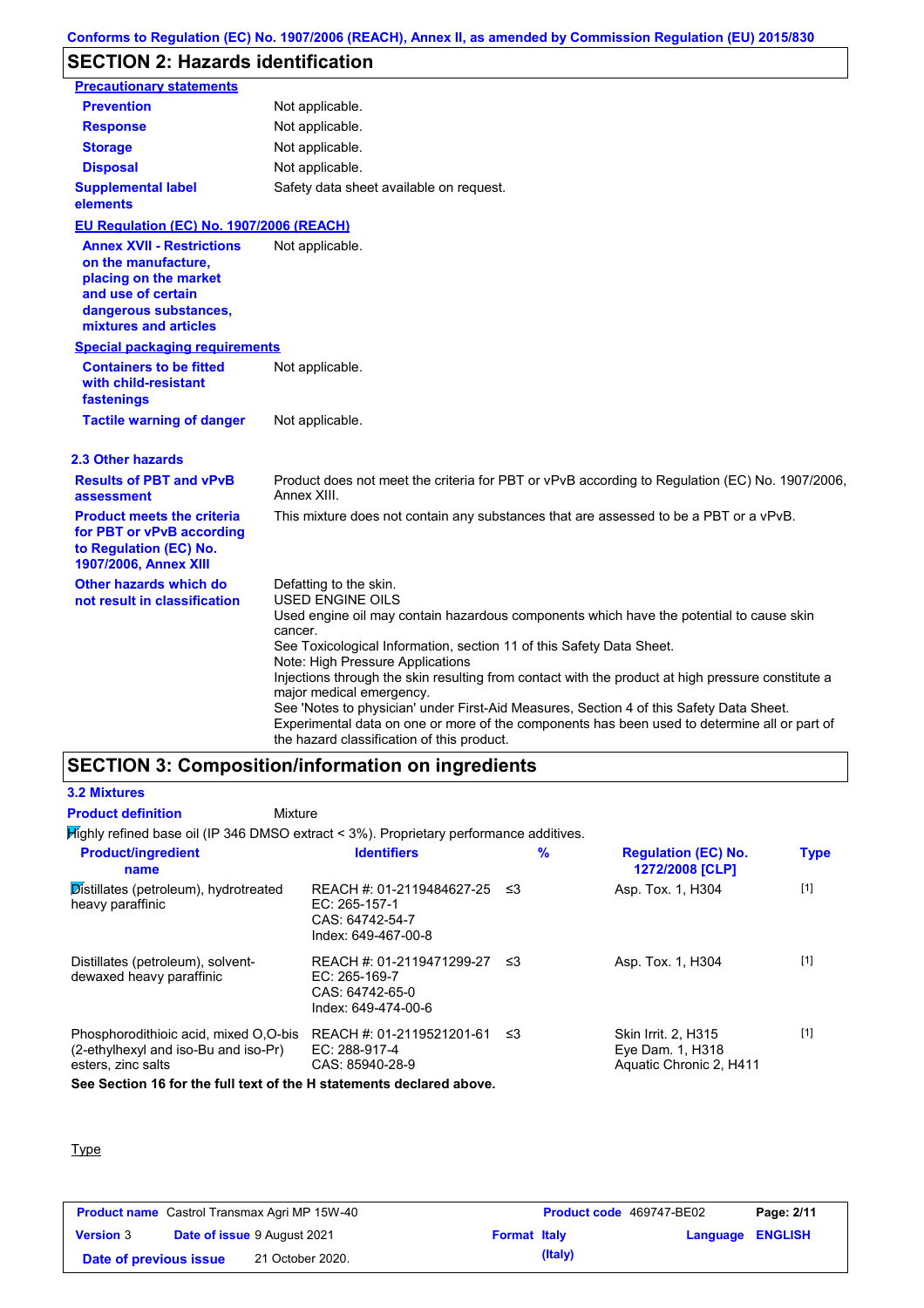### **SECTION 3: Composition/information on ingredients**

[1] Substance classified with a health or environmental hazard

[2] Substance with a workplace exposure limit

[3] Substance meets the criteria for PBT according to Regulation (EC) No. 1907/2006, Annex XIII

[4] Substance meets the criteria for vPvB according to Regulation (EC) No. 1907/2006, Annex XIII

[5] Substance of equivalent concern

[6] Additional disclosure due to company policy

Occupational exposure limits, if available, are listed in Section 8.

### **SECTION 4: First aid measures**

| 4.1 Description of first aid measures |                                                                                                                                                                                                                                         |
|---------------------------------------|-----------------------------------------------------------------------------------------------------------------------------------------------------------------------------------------------------------------------------------------|
| Eye contact                           | In case of contact, immediately flush eyes with plenty of water for at least 15 minutes. Eyelids<br>should be held away from the eyeball to ensure thorough rinsing. Check for and remove any<br>contact lenses. Get medical attention. |
| <b>Skin contact</b>                   | Wash skin thoroughly with soap and water or use recognised skin cleanser. Remove<br>contaminated clothing and shoes. Wash clothing before reuse. Clean shoes thoroughly before<br>reuse. Get medical attention if irritation develops.  |
| <b>Inhalation</b>                     | If inhaled, remove to fresh air. Get medical attention if symptoms occur.                                                                                                                                                               |
| <b>Ingestion</b>                      | Do not induce vomiting unless directed to do so by medical personnel. Get medical attention if<br>symptoms occur.                                                                                                                       |
| <b>Protection of first-aiders</b>     | No action shall be taken involving any personal risk or without suitable training. It may be<br>dangerous to the person providing aid to give mouth-to-mouth resuscitation.                                                             |

#### **4.2 Most important symptoms and effects, both acute and delayed**

See Section 11 for more detailed information on health effects and symptoms.

| <b>Potential acute health effects</b> |                                                                                                                   |  |  |  |
|---------------------------------------|-------------------------------------------------------------------------------------------------------------------|--|--|--|
| <b>Inhalation</b>                     | Vapour inhalation under ambient conditions is not normally a problem due to low vapour<br>pressure.               |  |  |  |
| <b>Ingestion</b>                      | No known significant effects or critical hazards.                                                                 |  |  |  |
| <b>Skin contact</b>                   | Defatting to the skin. May cause skin dryness and irritation.                                                     |  |  |  |
| <b>Eye contact</b>                    | Not classified as an eye irritant. Based on data available for this or related materials.                         |  |  |  |
|                                       | Delayed and immediate effects as well as chronic effects from short and long-term exposure                        |  |  |  |
| <b>Inhalation</b>                     | Overexposure to the inhalation of airborne droplets or aerosols may cause irritation of the<br>respiratory tract. |  |  |  |
|                                       |                                                                                                                   |  |  |  |
| <b>Ingestion</b>                      | Ingestion of large quantities may cause nausea and diarrhoea.                                                     |  |  |  |
| <b>Skin contact</b>                   | Prolonged or repeated contact can defat the skin and lead to irritation and/or dermatitis.                        |  |  |  |

#### **Notes to physician** Treatment should in general be symptomatic and directed to relieving any effects. Note: High Pressure Applications Injections through the skin resulting from contact with the product at high pressure constitute a major medical emergency. Injuries may not appear serious at first but within a few hours tissue becomes swollen, discoloured and extremely painful with extensive subcutaneous necrosis. Surgical exploration should be undertaken without delay. Thorough and extensive debridement of the wound and underlying tissue is necessary to minimise tissue loss and prevent or limit permanent damage. Note that high pressure may force the product considerable distances along tissue planes.

### **SECTION 5: Firefighting measures**

| 5.1 Extinguishing media                                   |                                                                                                                |
|-----------------------------------------------------------|----------------------------------------------------------------------------------------------------------------|
| <b>Suitable extinguishing</b><br>media                    | In case of fire, use foam, dry chemical or carbon dioxide extinguisher or spray.                               |
| Unsuitable extinguishing<br>media                         | Do not use water jet. The use of a water jet may cause the fire to spread by splashing the<br>burning product. |
| 5.2 Special hazards arising from the substance or mixture |                                                                                                                |
| <b>Hazards from the</b><br>substance or mixture           | In a fire or if heated, a pressure increase will occur and the container may burst.                            |
| <b>Hazardous combustion</b><br>products                   | Combustion products may include the following:<br>carbon oxides $(CO, CO2)$ (carbon monoxide, carbon dioxide)  |

| <b>Product name</b> Castrol Transmax Agri MP 15W-40 |  | <b>Product code</b> 469747-BE02    |                     | Page: 3/11 |                         |  |
|-----------------------------------------------------|--|------------------------------------|---------------------|------------|-------------------------|--|
| <b>Version 3</b>                                    |  | <b>Date of issue 9 August 2021</b> | <b>Format Italy</b> |            | <b>Language ENGLISH</b> |  |
| Date of previous issue                              |  | 21 October 2020.                   |                     | (Italy)    |                         |  |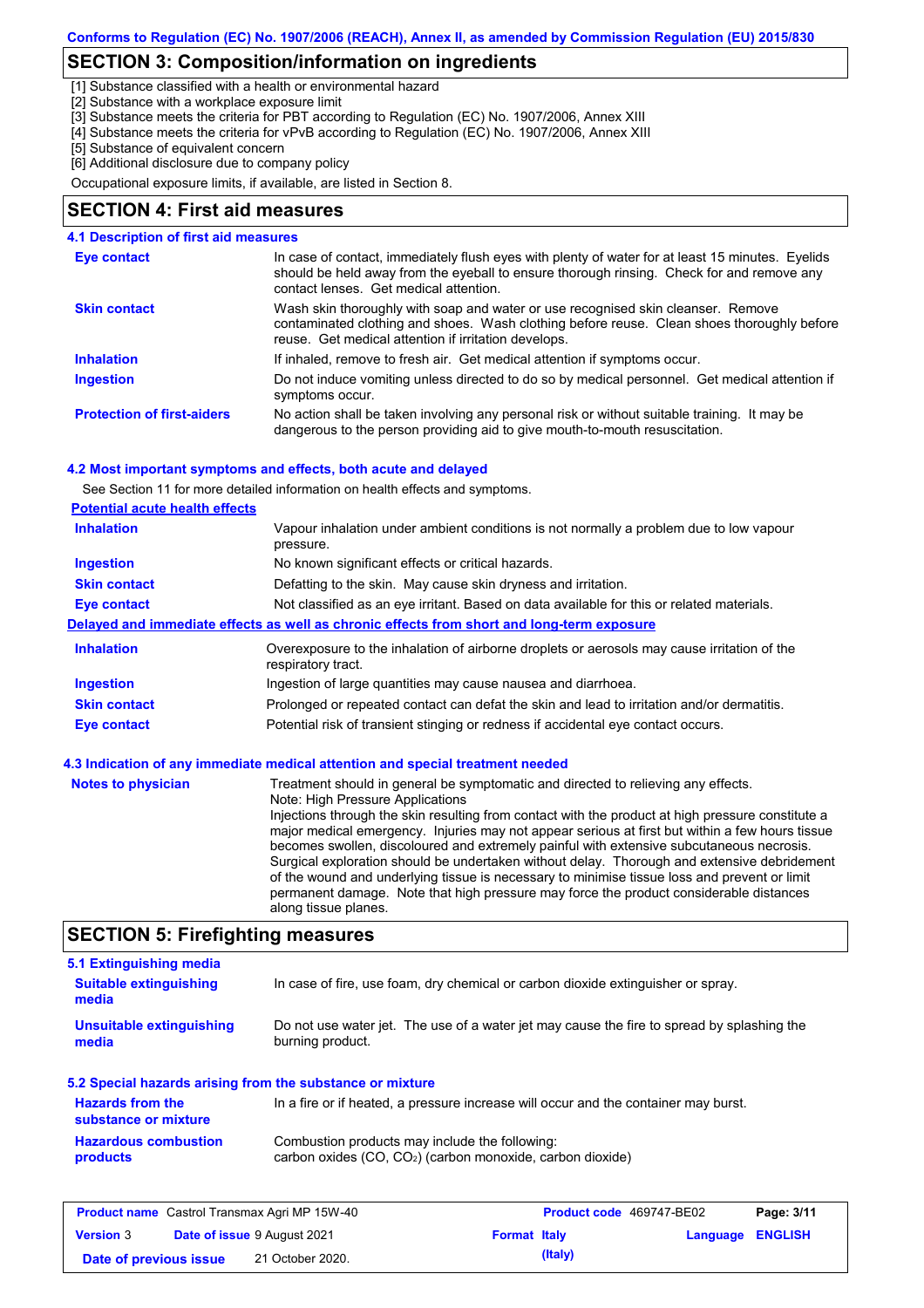## **SECTION 5: Firefighting measures**

| <b>5.3 Advice for firefighters</b>                       |                                                                                                                                                                                                                                                                                                                                                                   |
|----------------------------------------------------------|-------------------------------------------------------------------------------------------------------------------------------------------------------------------------------------------------------------------------------------------------------------------------------------------------------------------------------------------------------------------|
| <b>Special precautions for</b><br>fire-fighters          | No action shall be taken involving any personal risk or without suitable training. Promptly<br>isolate the scene by removing all persons from the vicinity of the incident if there is a fire.                                                                                                                                                                    |
| <b>Special protective</b><br>equipment for fire-fighters | Fire-fighters should wear appropriate protective equipment and self-contained breathing<br>apparatus (SCBA) with a full face-piece operated in positive pressure mode. Clothing for fire-<br>fighters (including helmets, protective boots and gloves) conforming to European standard EN<br>469 will provide a basic level of protection for chemical incidents. |

## **SECTION 6: Accidental release measures**

|                                                          | 6.1 Personal precautions, protective equipment and emergency procedures                                                                                                                                                                                                                                                                                                                        |
|----------------------------------------------------------|------------------------------------------------------------------------------------------------------------------------------------------------------------------------------------------------------------------------------------------------------------------------------------------------------------------------------------------------------------------------------------------------|
| For non-emergency<br>personnel                           | No action shall be taken involving any personal risk or without suitable training. Evacuate<br>surrounding areas. Keep unnecessary and unprotected personnel from entering. Do not touch<br>or walk through spilt material. Floors may be slippery; use care to avoid falling. Put on<br>appropriate personal protective equipment.                                                            |
| For emergency responders                                 | Entry into a confined space or poorly ventilated area contaminated with vapour, mist or fume is<br>extremely hazardous without the correct respiratory protective equipment and a safe system of<br>work. Wear self-contained breathing apparatus. Wear a suitable chemical protective suit.<br>Chemical resistant boots. See also the information in "For non-emergency personnel".           |
| <b>6.2 Environmental</b><br>precautions                  | Avoid dispersal of spilt material and runoff and contact with soil, waterways, drains and sewers.<br>Inform the relevant authorities if the product has caused environmental pollution (sewers,<br>waterways, soil or air).                                                                                                                                                                    |
| 6.3 Methods and material for containment and cleaning up |                                                                                                                                                                                                                                                                                                                                                                                                |
| <b>Small spill</b>                                       | Stop leak if without risk. Move containers from spill area. Absorb with an inert material and<br>place in an appropriate waste disposal container. Dispose of via a licensed waste disposal<br>contractor.                                                                                                                                                                                     |
| <b>Large spill</b>                                       | Stop leak if without risk. Move containers from spill area. Prevent entry into sewers, water<br>courses, basements or confined areas. Contain and collect spillage with non-combustible,<br>absorbent material e.g. sand, earth, vermiculite or diatomaceous earth and place in container<br>for disposal according to local regulations. Dispose of via a licensed waste disposal contractor. |
| 6.4 Reference to other<br><b>sections</b>                | See Section 1 for emergency contact information.<br>See Section 5 for firefighting measures.<br>See Section 8 for information on appropriate personal protective equipment.<br>See Section 12 for environmental precautions.<br>See Section 13 for additional waste treatment information.                                                                                                     |

## **SECTION 7: Handling and storage**

| 7.1 Precautions for safe handling                                                    |                                                                                                                                                                                                                                                                                                                                                                                                                                                                                          |
|--------------------------------------------------------------------------------------|------------------------------------------------------------------------------------------------------------------------------------------------------------------------------------------------------------------------------------------------------------------------------------------------------------------------------------------------------------------------------------------------------------------------------------------------------------------------------------------|
| <b>Protective measures</b>                                                           | Put on appropriate personal protective equipment.                                                                                                                                                                                                                                                                                                                                                                                                                                        |
| <b>Advice on general</b><br>occupational hygiene                                     | Eating, drinking and smoking should be prohibited in areas where this material is handled.<br>stored and processed. Wash thoroughly after handling. Remove contaminated clothing and<br>protective equipment before entering eating areas. See also Section 8 for additional<br>information on hygiene measures.                                                                                                                                                                         |
| <b>7.2 Conditions for safe</b><br>storage, including any<br><i>incompatibilities</i> | Store in accordance with local requiations. Store in a dry, cool and well-ventilated area, away<br>from incompatible materials (see Section 10). Keep away from heat and direct sunlight. Keep<br>container tightly closed and sealed until ready for use. Containers that have been opened must<br>be carefully resealed and kept upright to prevent leakage. Store and use only in equipment/<br>containers designed for use with this product. Do not store in unlabelled containers. |
| <b>Not suitable</b>                                                                  | Prolonged exposure to elevated temperature                                                                                                                                                                                                                                                                                                                                                                                                                                               |
| 7.3 Specific end use(s)                                                              |                                                                                                                                                                                                                                                                                                                                                                                                                                                                                          |
| <b>Recommendations</b>                                                               | See section 1.2 and Exposure scenarios in annex, if applicable.                                                                                                                                                                                                                                                                                                                                                                                                                          |

### **SECTION 8: Exposure controls/personal protection**

### **8.1 Control parameters**

#### **Occupational exposure limits** No exposure limit value known.

Whilst specific OELs for certain components may be shown in this section, other components may be present in any mist, vapour or dust produced. Therefore, the specific OELs may not be applicable to the product as a whole and are provided for guidance only.

| <b>Product name</b> Castrol Transmax Agri MP 15W-40 |  | <b>Product code</b> 469747-BE02    |                     | Page: 4/11 |                         |  |
|-----------------------------------------------------|--|------------------------------------|---------------------|------------|-------------------------|--|
| <b>Version 3</b>                                    |  | <b>Date of issue 9 August 2021</b> | <b>Format Italy</b> |            | <b>Language ENGLISH</b> |  |
| Date of previous issue                              |  | 21 October 2020.                   |                     | (Italy)    |                         |  |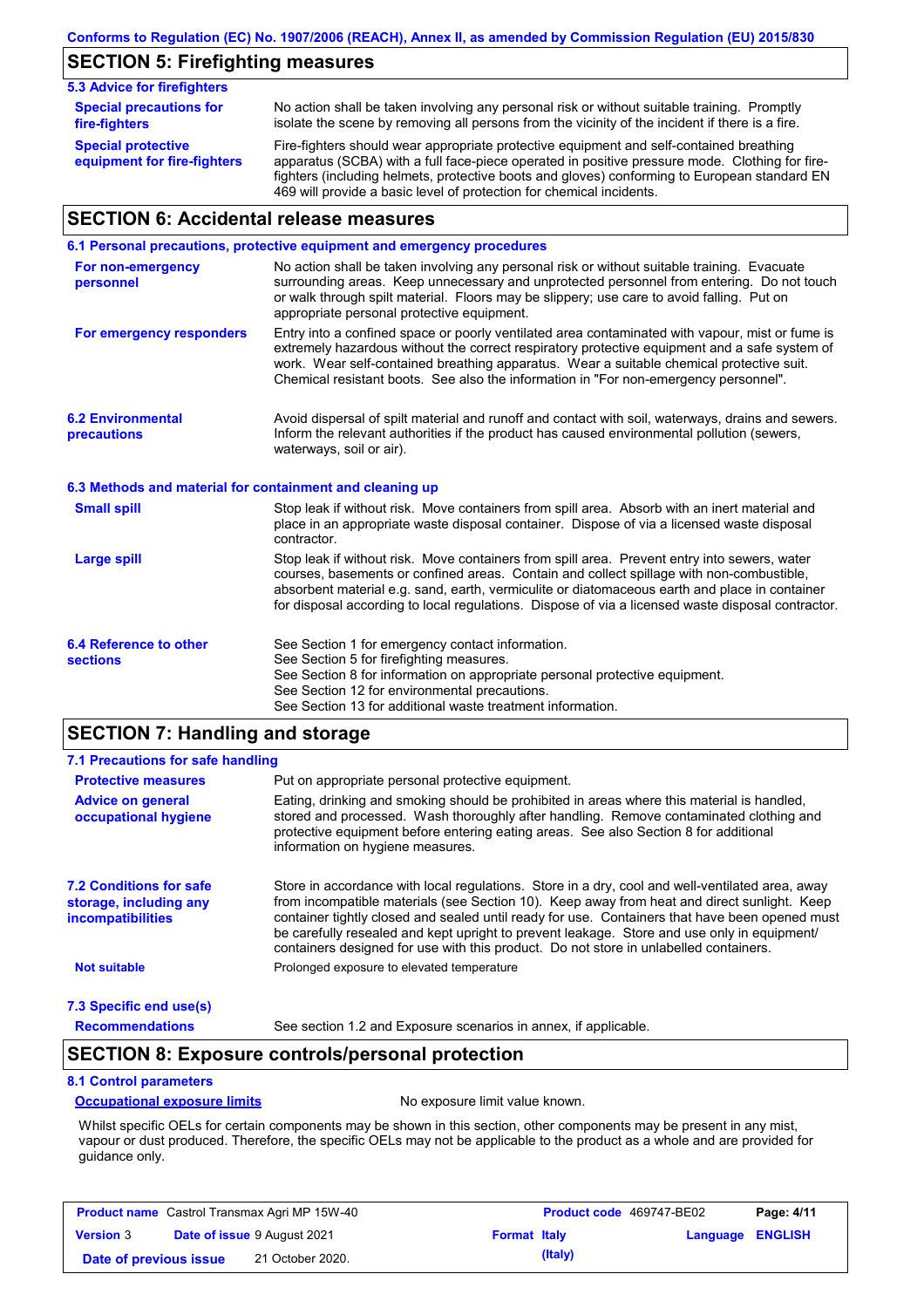## **SECTION 8: Exposure controls/personal protection**

| <b>Recommended monitoring</b><br>procedures                    |                                                           | If this product contains ingredients with exposure limits, personal, workplace atmosphere or<br>biological monitoring may be required to determine the effectiveness of the ventilation or other<br>control measures and/or the necessity to use respiratory protective equipment. Reference<br>should be made to monitoring standards, such as the following: European Standard EN 689<br>(Workplace atmospheres - Guidance for the assessment of exposure by inhalation to chemical<br>agents for comparison with limit values and measurement strategy) European Standard EN<br>14042 (Workplace atmospheres - Guide for the application and use of procedures for the<br>assessment of exposure to chemical and biological agents) European Standard EN 482<br>(Workplace atmospheres - General requirements for the performance of procedures for the<br>measurement of chemical agents) Reference to national guidance documents for methods for<br>the determination of hazardous substances will also be required. |                  |            |
|----------------------------------------------------------------|-----------------------------------------------------------|----------------------------------------------------------------------------------------------------------------------------------------------------------------------------------------------------------------------------------------------------------------------------------------------------------------------------------------------------------------------------------------------------------------------------------------------------------------------------------------------------------------------------------------------------------------------------------------------------------------------------------------------------------------------------------------------------------------------------------------------------------------------------------------------------------------------------------------------------------------------------------------------------------------------------------------------------------------------------------------------------------------------------|------------------|------------|
| <b>Derived No Effect Level</b><br>No DNELs/DMELs available.    |                                                           |                                                                                                                                                                                                                                                                                                                                                                                                                                                                                                                                                                                                                                                                                                                                                                                                                                                                                                                                                                                                                            |                  |            |
| <b>Predicted No Effect Concentration</b><br>No PNECs available |                                                           |                                                                                                                                                                                                                                                                                                                                                                                                                                                                                                                                                                                                                                                                                                                                                                                                                                                                                                                                                                                                                            |                  |            |
| <b>8.2 Exposure controls</b>                                   |                                                           |                                                                                                                                                                                                                                                                                                                                                                                                                                                                                                                                                                                                                                                                                                                                                                                                                                                                                                                                                                                                                            |                  |            |
| <b>Appropriate engineering</b><br>controls                     | kept in good condition and properly maintained.           | Provide exhaust ventilation or other engineering controls to keep the relevant airborne<br>concentrations below their respective occupational exposure limits.<br>All activities involving chemicals should be assessed for their risks to health, to ensure<br>exposures are adequately controlled. Personal protective equipment should only be considered<br>after other forms of control measures (e.g. engineering controls) have been suitably evaluated.<br>Personal protective equipment should conform to appropriate standards, be suitable for use, be<br>Your supplier of personal protective equipment should be consulted for advice on selection and<br>appropriate standards. For further information contact your national organisation for standards.<br>The final choice of protective equipment will depend upon a risk assessment. It is important to<br>ensure that all items of personal protective equipment are compatible.                                                                       |                  |            |
| <b>Individual protection measures</b>                          |                                                           |                                                                                                                                                                                                                                                                                                                                                                                                                                                                                                                                                                                                                                                                                                                                                                                                                                                                                                                                                                                                                            |                  |            |
| <b>Hygiene measures</b>                                        |                                                           | Wash hands, forearms and face thoroughly after handling chemical products, before eating,<br>smoking and using the lavatory and at the end of the working period. Ensure that eyewash<br>stations and safety showers are close to the workstation location.                                                                                                                                                                                                                                                                                                                                                                                                                                                                                                                                                                                                                                                                                                                                                                |                  |            |
| <b>Respiratory protection</b>                                  | of the working conditions.                                | In case of insufficient ventilation, wear suitable respiratory equipment.<br>The correct choice of respiratory protection depends upon the chemicals being handled, the<br>conditions of work and use, and the condition of the respiratory equipment. Safety procedures<br>should be developed for each intended application. Respiratory protection equipment should<br>therefore be chosen in consultation with the supplier/manufacturer and with a full assessment                                                                                                                                                                                                                                                                                                                                                                                                                                                                                                                                                    |                  |            |
| <b>Eye/face protection</b><br><b>Skin protection</b>           | Safety glasses with side shields.                         |                                                                                                                                                                                                                                                                                                                                                                                                                                                                                                                                                                                                                                                                                                                                                                                                                                                                                                                                                                                                                            |                  |            |
| <b>Hand protection</b>                                         | <b>General Information:</b>                               |                                                                                                                                                                                                                                                                                                                                                                                                                                                                                                                                                                                                                                                                                                                                                                                                                                                                                                                                                                                                                            |                  |            |
|                                                                |                                                           | Because specific work environments and material handling practices vary, safety procedures<br>should be developed for each intended application. The correct choice of protective gloves<br>depends upon the chemicals being handled, and the conditions of work and use. Most gloves<br>provide protection for only a limited time before they must be discarded and replaced (even the<br>best chemically resistant gloves will break down after repeated chemical exposures).<br>Gloves should be chosen in consultation with the supplier / manufacturer and taking account of                                                                                                                                                                                                                                                                                                                                                                                                                                         |                  |            |
|                                                                | a full assessment of the working conditions.              |                                                                                                                                                                                                                                                                                                                                                                                                                                                                                                                                                                                                                                                                                                                                                                                                                                                                                                                                                                                                                            |                  |            |
|                                                                | Recommended: Nitrile gloves.<br><b>Breakthrough time:</b> |                                                                                                                                                                                                                                                                                                                                                                                                                                                                                                                                                                                                                                                                                                                                                                                                                                                                                                                                                                                                                            |                  |            |
|                                                                |                                                           | Breakthrough time data are generated by glove manufacturers under laboratory test conditions<br>and represent how long a glove can be expected to provide effective permeation resistance. It<br>is important when following breakthrough time recommendations that actual workplace<br>conditions are taken into account. Always consult with your glove supplier for up-to-date<br>technical information on breakthrough times for the recommended glove type.<br>Our recommendations on the selection of gloves are as follows:                                                                                                                                                                                                                                                                                                                                                                                                                                                                                         |                  |            |
|                                                                | Continuous contact:                                       |                                                                                                                                                                                                                                                                                                                                                                                                                                                                                                                                                                                                                                                                                                                                                                                                                                                                                                                                                                                                                            |                  |            |
|                                                                | can be obtained.                                          | Gloves with a minimum breakthrough time of 240 minutes, or >480 minutes if suitable gloves<br>If suitable gloves are not available to offer that level of protection, gloves with shorter<br>breakthrough times may be acceptable as long as appropriate glove maintenance and                                                                                                                                                                                                                                                                                                                                                                                                                                                                                                                                                                                                                                                                                                                                             |                  |            |
| Product name Castrol Transmax Agri MP 15W-40                   |                                                           | Product code 469747-BE02                                                                                                                                                                                                                                                                                                                                                                                                                                                                                                                                                                                                                                                                                                                                                                                                                                                                                                                                                                                                   |                  | Page: 5/11 |
| <b>Version 3</b><br>Date of issue 9 August 2021                |                                                           | <b>Format Italy</b>                                                                                                                                                                                                                                                                                                                                                                                                                                                                                                                                                                                                                                                                                                                                                                                                                                                                                                                                                                                                        | Language ENGLISH |            |
| Date of previous issue                                         | 21 October 2020.                                          | (Italy)                                                                                                                                                                                                                                                                                                                                                                                                                                                                                                                                                                                                                                                                                                                                                                                                                                                                                                                                                                                                                    |                  |            |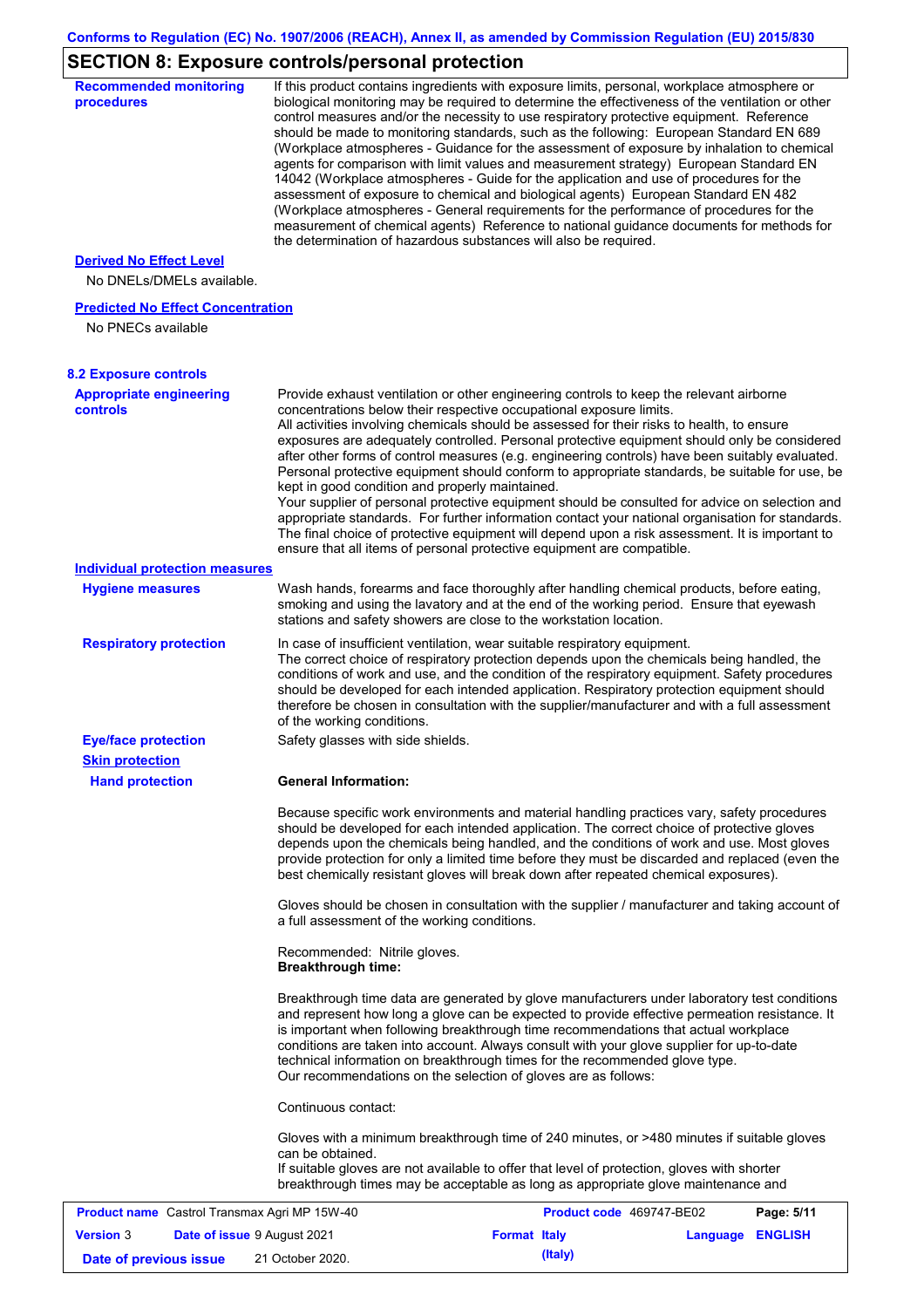## **SECTION 8: Exposure controls/personal protection**

replacement regimes are determined and adhered to.

Short-term / splash protection:

|                                                           | Recommended breakthrough times as above.<br>It is recognised that for short-term, transient exposures, gloves with shorter breakthrough times<br>may commonly be used. Therefore, appropriate maintenance and replacement regimes must<br>be determined and rigorously followed.                                                                                                                                                                                                                                                                                                                                                                                 |
|-----------------------------------------------------------|------------------------------------------------------------------------------------------------------------------------------------------------------------------------------------------------------------------------------------------------------------------------------------------------------------------------------------------------------------------------------------------------------------------------------------------------------------------------------------------------------------------------------------------------------------------------------------------------------------------------------------------------------------------|
|                                                           | <b>Glove Thickness:</b>                                                                                                                                                                                                                                                                                                                                                                                                                                                                                                                                                                                                                                          |
|                                                           | For general applications, we recommend gloves with a thickness typically greater than 0.35 mm.                                                                                                                                                                                                                                                                                                                                                                                                                                                                                                                                                                   |
|                                                           | It should be emphasised that glove thickness is not necessarily a good predictor of glove<br>resistance to a specific chemical, as the permeation efficiency of the glove will be dependent<br>on the exact composition of the glove material. Therefore, glove selection should also be based<br>on consideration of the task requirements and knowledge of breakthrough times.<br>Glove thickness may also vary depending on the glove manufacturer, the glove type and the<br>glove model. Therefore, the manufacturers' technical data should always be taken into account<br>to ensure selection of the most appropriate glove for the task.                |
|                                                           | Note: Depending on the activity being conducted, gloves of varying thickness may be required<br>for specific tasks. For example:                                                                                                                                                                                                                                                                                                                                                                                                                                                                                                                                 |
|                                                           | • Thinner gloves (down to 0.1 mm or less) may be required where a high degree of manual<br>dexterity is needed. However, these gloves are only likely to give short duration protection and<br>would normally be just for single use applications, then disposed of.                                                                                                                                                                                                                                                                                                                                                                                             |
|                                                           | • Thicker gloves (up to 3 mm or more) may be required where there is a mechanical (as well<br>as a chemical) risk i.e. where there is abrasion or puncture potential.                                                                                                                                                                                                                                                                                                                                                                                                                                                                                            |
| <b>Skin and body</b>                                      | Use of protective clothing is good industrial practice.<br>Personal protective equipment for the body should be selected based on the task being<br>performed and the risks involved and should be approved by a specialist before handling this<br>product.<br>Cotton or polyester/cotton overalls will only provide protection against light superficial<br>contamination that will not soak through to the skin. Overalls should be laundered on a regular<br>basis. When the risk of skin exposure is high (e.g. when cleaning up spillages or if there is a<br>risk of splashing) then chemical resistant aprons and/or impervious chemical suits and boots |
| <b>Refer to standards:</b>                                | will be required.<br>Respiratory protection: EN 529<br>Gloves: EN 420, EN 374<br>Eye protection: EN 166<br>Filtering half-mask: EN 149<br>Filtering half-mask with valve: EN 405<br>Half-mask: EN 140 plus filter<br>Full-face mask: EN 136 plus filter<br>Particulate filters: EN 143<br>Gas/combined filters: EN 14387                                                                                                                                                                                                                                                                                                                                         |
| <b>Environmental exposure</b><br>controls                 | Emissions from ventilation or work process equipment should be checked to ensure they<br>comply with the requirements of environmental protection legislation. In some cases, fume<br>scrubbers, filters or engineering modifications to the process equipment will be necessary to<br>reduce emissions to acceptable levels.                                                                                                                                                                                                                                                                                                                                    |
|                                                           | <b>SECTION 9: Physical and chemical properties</b>                                                                                                                                                                                                                                                                                                                                                                                                                                                                                                                                                                                                               |
| 9.1 Information on basic physical and chemical properties |                                                                                                                                                                                                                                                                                                                                                                                                                                                                                                                                                                                                                                                                  |
| <b>Appearance</b>                                         |                                                                                                                                                                                                                                                                                                                                                                                                                                                                                                                                                                                                                                                                  |
| <b>Physical state</b>                                     | Liquid.                                                                                                                                                                                                                                                                                                                                                                                                                                                                                                                                                                                                                                                          |

| <b>Colour</b>                                       | Amber. [Dark]    |                     |                          |          |                |
|-----------------------------------------------------|------------------|---------------------|--------------------------|----------|----------------|
| <b>Odour</b>                                        | Not available.   |                     |                          |          |                |
| <b>Odour threshold</b>                              | Not available.   |                     |                          |          |                |
| pH                                                  | Mot applicable.  |                     |                          |          |                |
| <b>Melting point/freezing point</b>                 | Not available.   |                     |                          |          |                |
| Initial boiling point and boiling<br>range          | Not available.   |                     |                          |          |                |
| <b>Pour point</b>                                   | -45 $^{\circ}$ C |                     |                          |          |                |
| <b>Product name</b> Castrol Transmax Agri MP 15W-40 |                  |                     | Product code 469747-BE02 |          | Page: 6/11     |
| <b>Version 3</b><br>Date of issue 9 August 2021     |                  | <b>Format Italy</b> |                          | Language | <b>ENGLISH</b> |
| Date of previous issue                              | 21 October 2020. |                     | (Italy)                  |          |                |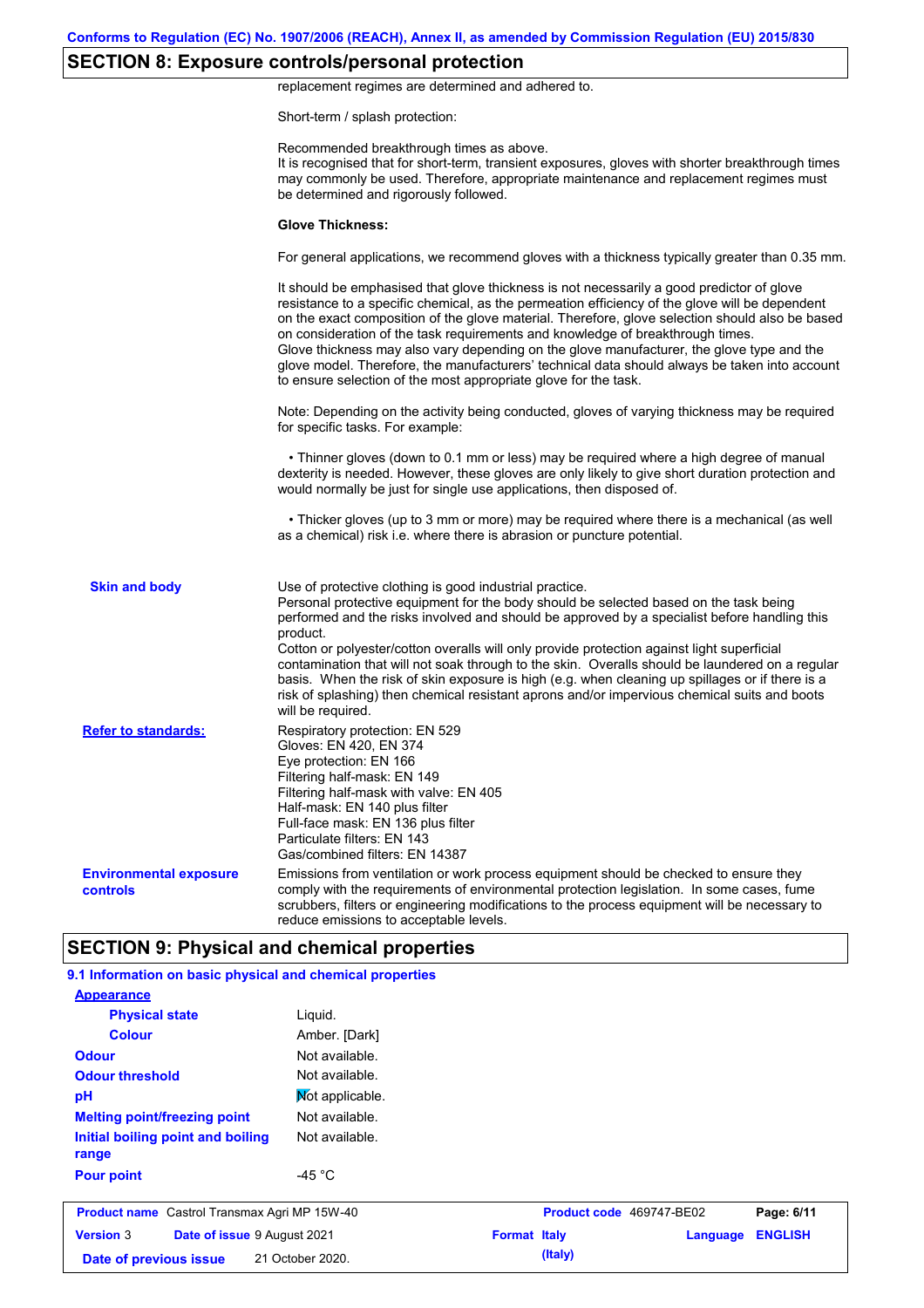## **SECTION 9: Physical and chemical properties**

| <b>Flash point</b>                                     | Open cup: >200°C (>392°F) [Cleveland.]                                                                                 |
|--------------------------------------------------------|------------------------------------------------------------------------------------------------------------------------|
| <b>Evaporation rate</b>                                | Not available.                                                                                                         |
| <b>Flammability (solid, gas)</b>                       | Not available.                                                                                                         |
| <b>Upper/lower flammability or</b><br>explosive limits | Not available.                                                                                                         |
| <b>Vapour pressure</b>                                 | Not available.                                                                                                         |
| <b>Vapour density</b>                                  | Not available.                                                                                                         |
| <b>Relative density</b>                                | Not available.                                                                                                         |
| <b>Density</b>                                         | $<$ 1000 kg/m <sup>3</sup> (<1 g/cm <sup>3</sup> ) at 15 <sup>°</sup> C                                                |
| <b>Solubility(ies)</b>                                 | insoluble in water.                                                                                                    |
| <b>Partition coefficient: n-octanol/</b><br>water      | Not available.                                                                                                         |
| <b>Auto-ignition temperature</b>                       | Not available.                                                                                                         |
| <b>Decomposition temperature</b>                       | Not available.                                                                                                         |
| <b>Viscosity</b>                                       | Kinematic: 95 mm <sup>2</sup> /s (95 cSt) at 40 $^{\circ}$ C<br>Kinematic: 13.3 mm <sup>2</sup> /s (13.3 cSt) at 100°C |
| <b>Explosive properties</b>                            | Not available.                                                                                                         |
| <b>Oxidising properties</b>                            | Not available.                                                                                                         |

#### **9.2 Other information**

No additional information.

|                                                   | <b>SECTION 10: Stability and reactivity</b>                                                                                                                             |  |  |  |
|---------------------------------------------------|-------------------------------------------------------------------------------------------------------------------------------------------------------------------------|--|--|--|
| <b>10.1 Reactivity</b>                            | No specific test data available for this product. Refer to Conditions to avoid and Incompatible<br>materials for additional information.                                |  |  |  |
| <b>10.2 Chemical stability</b>                    | The product is stable.                                                                                                                                                  |  |  |  |
| <b>10.3 Possibility of</b><br>hazardous reactions | Under normal conditions of storage and use, hazardous reactions will not occur.<br>Under normal conditions of storage and use, hazardous polymerisation will not occur. |  |  |  |
| <b>10.4 Conditions to avoid</b>                   | Avoid all possible sources of ignition (spark or flame).                                                                                                                |  |  |  |
| 10.5 Incompatible materials                       | Reactive or incompatible with the following materials: oxidising materials.                                                                                             |  |  |  |
| <b>10.6 Hazardous</b><br>decomposition products   | Under normal conditions of storage and use, hazardous decomposition products should not be<br>produced.                                                                 |  |  |  |

# **SECTION 11: Toxicological information**

| 11.1 Information on toxicological effects           |                                                                                                                             |                     |                          |          |                |
|-----------------------------------------------------|-----------------------------------------------------------------------------------------------------------------------------|---------------------|--------------------------|----------|----------------|
| <b>Acute toxicity estimates</b><br>Not available.   |                                                                                                                             |                     |                          |          |                |
| <b>Information on likely</b><br>routes of exposure  | Routes of entry anticipated: Dermal, Inhalation.                                                                            |                     |                          |          |                |
| <b>Potential acute health effects</b>               |                                                                                                                             |                     |                          |          |                |
| <b>Inhalation</b>                                   | Vapour inhalation under ambient conditions is not normally a problem due to low vapour<br>pressure.                         |                     |                          |          |                |
| <b>Ingestion</b>                                    | No known significant effects or critical hazards.                                                                           |                     |                          |          |                |
| <b>Skin contact</b>                                 | Defatting to the skin. May cause skin dryness and irritation.                                                               |                     |                          |          |                |
| Eye contact                                         | Not classified as an eye irritant. Based on data available for this or related materials.                                   |                     |                          |          |                |
|                                                     | <b>Symptoms related to the physical, chemical and toxicological characteristics</b>                                         |                     |                          |          |                |
| <b>Inhalation</b>                                   | May be harmful by inhalation if exposure to vapour, mists or fumes resulting from thermal<br>decomposition products occurs. |                     |                          |          |                |
| <b>Ingestion</b>                                    | No specific data.                                                                                                           |                     |                          |          |                |
| <b>Skin contact</b>                                 | Adverse symptoms may include the following:<br>irritation<br>dryness<br>cracking                                            |                     |                          |          |                |
| <b>Product name</b> Castrol Transmax Agri MP 15W-40 |                                                                                                                             |                     | Product code 469747-BE02 |          | Page: 7/11     |
| <b>Version 3</b><br>Date of issue 9 August 2021     |                                                                                                                             | <b>Format Italy</b> |                          | Language | <b>ENGLISH</b> |
| Date of previous issue                              | 21 October 2020.                                                                                                            |                     | (Italy)                  |          |                |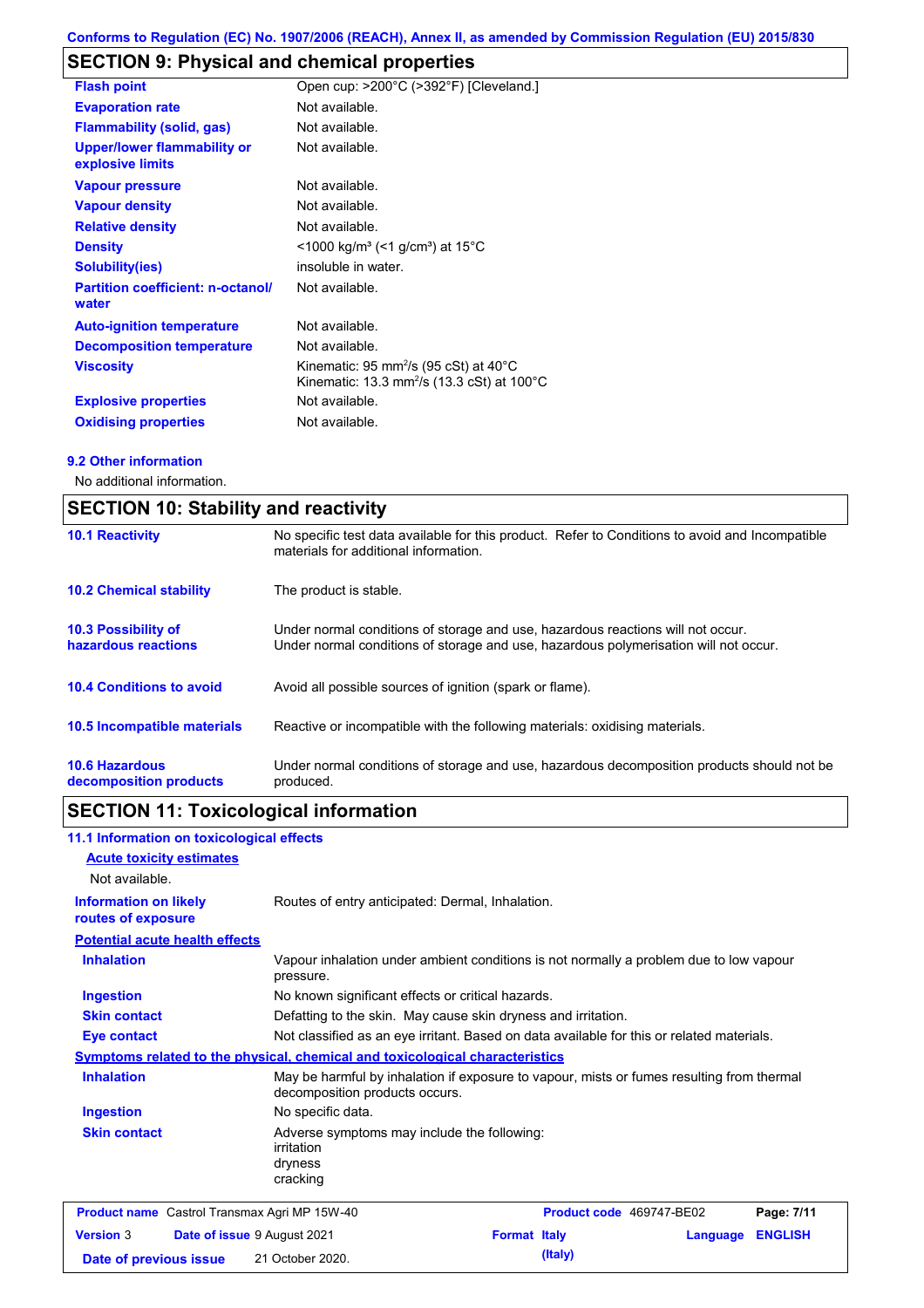### **SECTION 11: Toxicological information**

| Eye contact                             | No specific data.                                                                                                                                                                                                                                                                                                                                                                                        |
|-----------------------------------------|----------------------------------------------------------------------------------------------------------------------------------------------------------------------------------------------------------------------------------------------------------------------------------------------------------------------------------------------------------------------------------------------------------|
|                                         | Delayed and immediate effects as well as chronic effects from short and long-term exposure                                                                                                                                                                                                                                                                                                               |
| <b>Inhalation</b>                       | Overexposure to the inhalation of airborne droplets or aerosols may cause irritation of the<br>respiratory tract.                                                                                                                                                                                                                                                                                        |
| <b>Ingestion</b>                        | Ingestion of large quantities may cause nausea and diarrhoea.                                                                                                                                                                                                                                                                                                                                            |
| <b>Skin contact</b>                     | Prolonged or repeated contact can defat the skin and lead to irritation and/or dermatitis.                                                                                                                                                                                                                                                                                                               |
| Eye contact                             | Potential risk of transient stinging or redness if accidental eye contact occurs.                                                                                                                                                                                                                                                                                                                        |
| <b>Potential chronic health effects</b> |                                                                                                                                                                                                                                                                                                                                                                                                          |
| <b>General</b>                          | USED ENGINE OILS<br>Combustion products resulting from the operation of internal combustion engines contaminate<br>engine oils during use. Used engine oil may contain hazardous components which have the<br>potential to cause skin cancer. Frequent or prolonged contact with all types and makes of used<br>engine oil must therefore be avoided and a high standard of personal hygiene maintained. |
| <b>Carcinogenicity</b>                  | No known significant effects or critical hazards.                                                                                                                                                                                                                                                                                                                                                        |
| <b>Mutagenicity</b>                     | No known significant effects or critical hazards.                                                                                                                                                                                                                                                                                                                                                        |
| <b>Developmental effects</b>            | No known significant effects or critical hazards.                                                                                                                                                                                                                                                                                                                                                        |
| <b>Fertility effects</b>                | No known significant effects or critical hazards.                                                                                                                                                                                                                                                                                                                                                        |

### **SECTION 12: Ecological information**

#### **12.1 Toxicity**

**Environmental hazards** Not classified as dangerous

#### **12.2 Persistence and degradability**

Expected to be biodegradable.

#### **12.3 Bioaccumulative potential**

This product is not expected to bioaccumulate through food chains in the environment.

| <b>12.4 Mobility in soil</b>                            |                                                                      |
|---------------------------------------------------------|----------------------------------------------------------------------|
| <b>Soil/water partition</b><br><b>coefficient (Koc)</b> | Not available.                                                       |
| <b>Mobility</b>                                         | Spillages may penetrate the soil causing ground water contamination. |

#### **12.5 Results of PBT and vPvB assessment**

Product does not meet the criteria for PBT or vPvB according to Regulation (EC) No. 1907/2006, Annex XIII.

#### **12.6 Other adverse effects**

**Other ecological information**

Spills may form a film on water surfaces causing physical damage to organisms. Oxygen transfer could also be impaired.

### **SECTION 13: Disposal considerations**

### **13.1 Waste treatment methods**

**Methods of disposal**

**Product**

Where possible, arrange for product to be recycled. Dispose of via an authorised person/ licensed waste disposal contractor in accordance with local regulations.

#### **European waste catalogue (EWC) Hazardous waste** Yes.

| Waste code | <b>Waste designation</b>                                         |
|------------|------------------------------------------------------------------|
| 13 02 05*  | Imineral-based non-chlorinated engine, gear and lubricating oils |
| $130110*$  | Imineral based non-chlorinated hydraulic oils                    |

However, deviation from the intended use and/or the presence of any potential contaminants may require an alternative waste disposal code to be assigned by the end user.

#### **Packaging**

**Methods of disposal**

Where possible, arrange for product to be recycled. Dispose of via an authorised person/ licensed waste disposal contractor in accordance with local regulations.

| <b>Product name</b> Castrol Transmax Agri MP 15W-40    |  | <b>Product code</b> 469747-BE02 |  | Page: 8/11              |  |  |
|--------------------------------------------------------|--|---------------------------------|--|-------------------------|--|--|
| <b>Version 3</b><br><b>Date of issue 9 August 2021</b> |  | <b>Format Italy</b>             |  | <b>Language ENGLISH</b> |  |  |
| Date of previous issue                                 |  | 21 October 2020.                |  | (Italy)                 |  |  |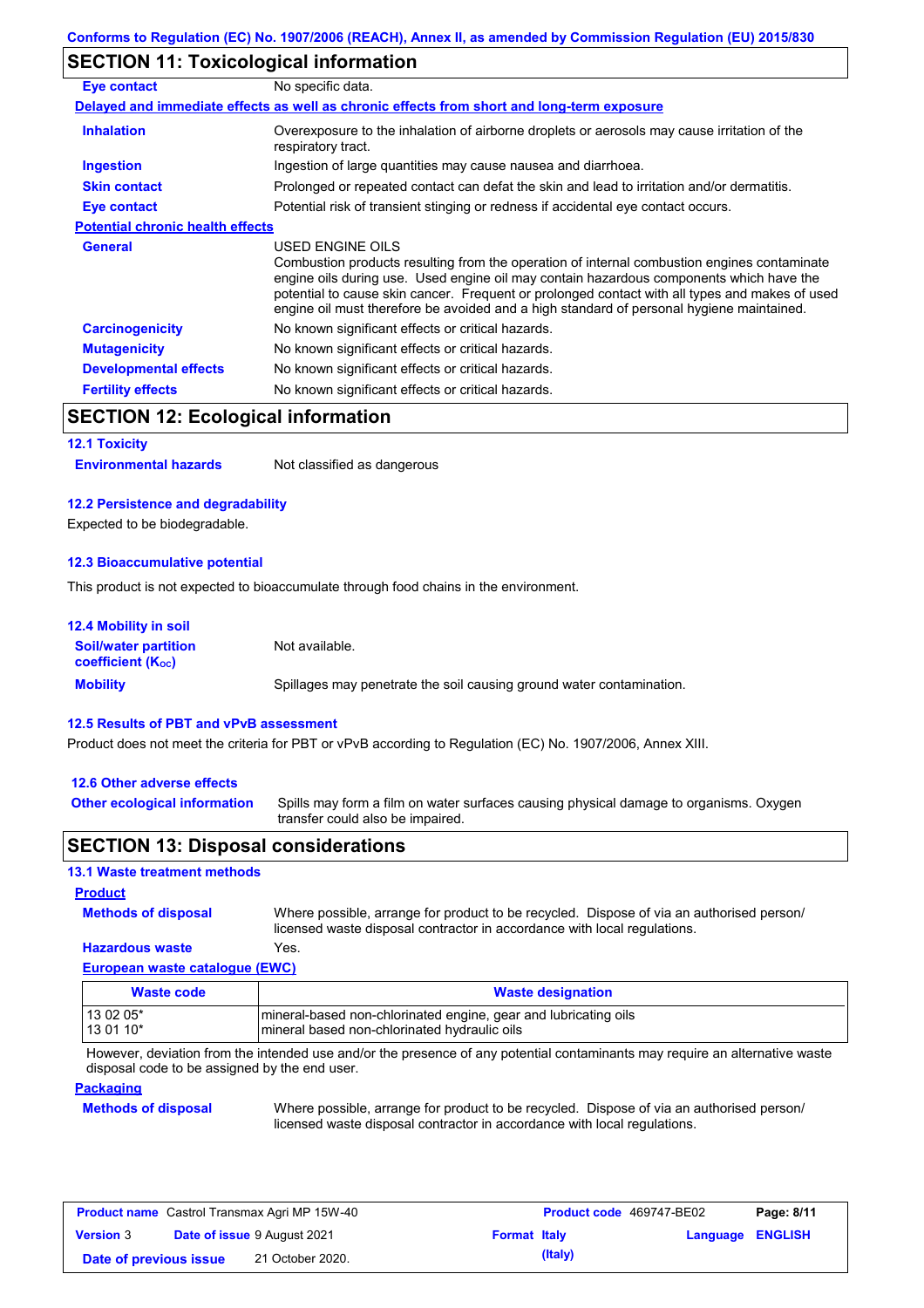### **SECTION 13: Disposal considerations**

**Special precautions** This material and its container must be disposed of in a safe way. Care should be taken when handling emptied containers that have not been cleaned or rinsed out. Empty containers or liners may retain some product residues. Empty containers represent a fire hazard as they may contain flammable product residues and vapour. Never weld, solder or braze empty containers. Avoid dispersal of spilt material and runoff and contact with soil, waterways, drains and sewers. **References** Commission 2014/955/EU Directive 2008/98/EC

### **SECTION 14: Transport information**

|                                           | <b>ADR/RID</b> | <b>ADN</b>     | <b>IMDG</b>    | <b>IATA</b>    |
|-------------------------------------------|----------------|----------------|----------------|----------------|
| 14.1 UN number                            | Not regulated. | Not regulated. | Not regulated. | Not regulated. |
| 14.2 UN proper<br>shipping name           |                |                |                |                |
| <b>14.3 Transport</b><br>hazard class(es) |                |                |                |                |
| <b>14.4 Packing</b><br>group              |                |                |                |                |
| 14.5<br><b>Environmental</b><br>hazards   | No.            | No.            | No.            | No.            |
| <b>Additional</b><br>information          |                |                |                |                |

**14.6 Special precautions for user** Not available.

**14.7 Transport in bulk according to IMO instruments** Not available.

### **SECTION 15: Regulatory information**

|                                                                                                                                                          | 15.1 Safety, health and environmental regulations/legislation specific for the substance or mixture                            |                          |            |
|----------------------------------------------------------------------------------------------------------------------------------------------------------|--------------------------------------------------------------------------------------------------------------------------------|--------------------------|------------|
| EU Regulation (EC) No. 1907/2006 (REACH)                                                                                                                 |                                                                                                                                |                          |            |
|                                                                                                                                                          | Annex XIV - List of substances subject to authorisation                                                                        |                          |            |
| <b>Annex XIV</b>                                                                                                                                         |                                                                                                                                |                          |            |
| None of the components are listed.                                                                                                                       |                                                                                                                                |                          |            |
| <b>Substances of very high concern</b>                                                                                                                   |                                                                                                                                |                          |            |
| None of the components are listed.                                                                                                                       |                                                                                                                                |                          |            |
| EU Regulation (EC) No. 1907/2006 (REACH)                                                                                                                 |                                                                                                                                |                          |            |
| <b>Annex XVII - Restrictions</b><br>on the manufacture.<br>placing on the market<br>and use of certain<br>dangerous substances,<br>mixtures and articles | Not applicable.                                                                                                                |                          |            |
| <b>Other regulations</b>                                                                                                                                 |                                                                                                                                |                          |            |
| <b>REACH Status</b>                                                                                                                                      | The company, as identified in Section 1, sells this product in the EU in compliance with the<br>current requirements of REACH. |                          |            |
| <b>United States inventory</b><br>(TSCA 8b)                                                                                                              | All components are active or exempted.                                                                                         |                          |            |
| <b>Australia inventory (AICS)</b>                                                                                                                        | All components are listed or exempted.                                                                                         |                          |            |
| <b>Canada inventory</b>                                                                                                                                  | All components are listed or exempted.                                                                                         |                          |            |
| <b>China inventory (IECSC)</b>                                                                                                                           | All components are listed or exempted.                                                                                         |                          |            |
| <b>Japan inventory (ENCS)</b>                                                                                                                            | All components are listed or exempted.                                                                                         |                          |            |
| <b>Korea inventory (KECI)</b>                                                                                                                            | All components are listed or exempted.                                                                                         |                          |            |
| <b>Product name</b> Castrol Transmax Agri MP 15W-40                                                                                                      |                                                                                                                                | Product code 469747-BE02 | Page: 9/11 |

| <b>Product name</b> Castrol Transmax Agri MP 15W-40 |  |                                    | <b>Product code</b> 469747-BE02 | Page: 9/11 |                         |  |
|-----------------------------------------------------|--|------------------------------------|---------------------------------|------------|-------------------------|--|
| <b>Version 3</b>                                    |  | <b>Date of issue 9 August 2021</b> | <b>Format Italy</b>             |            | <b>Language ENGLISH</b> |  |
| Date of previous issue                              |  | 21 October 2020.                   |                                 | (Italy)    |                         |  |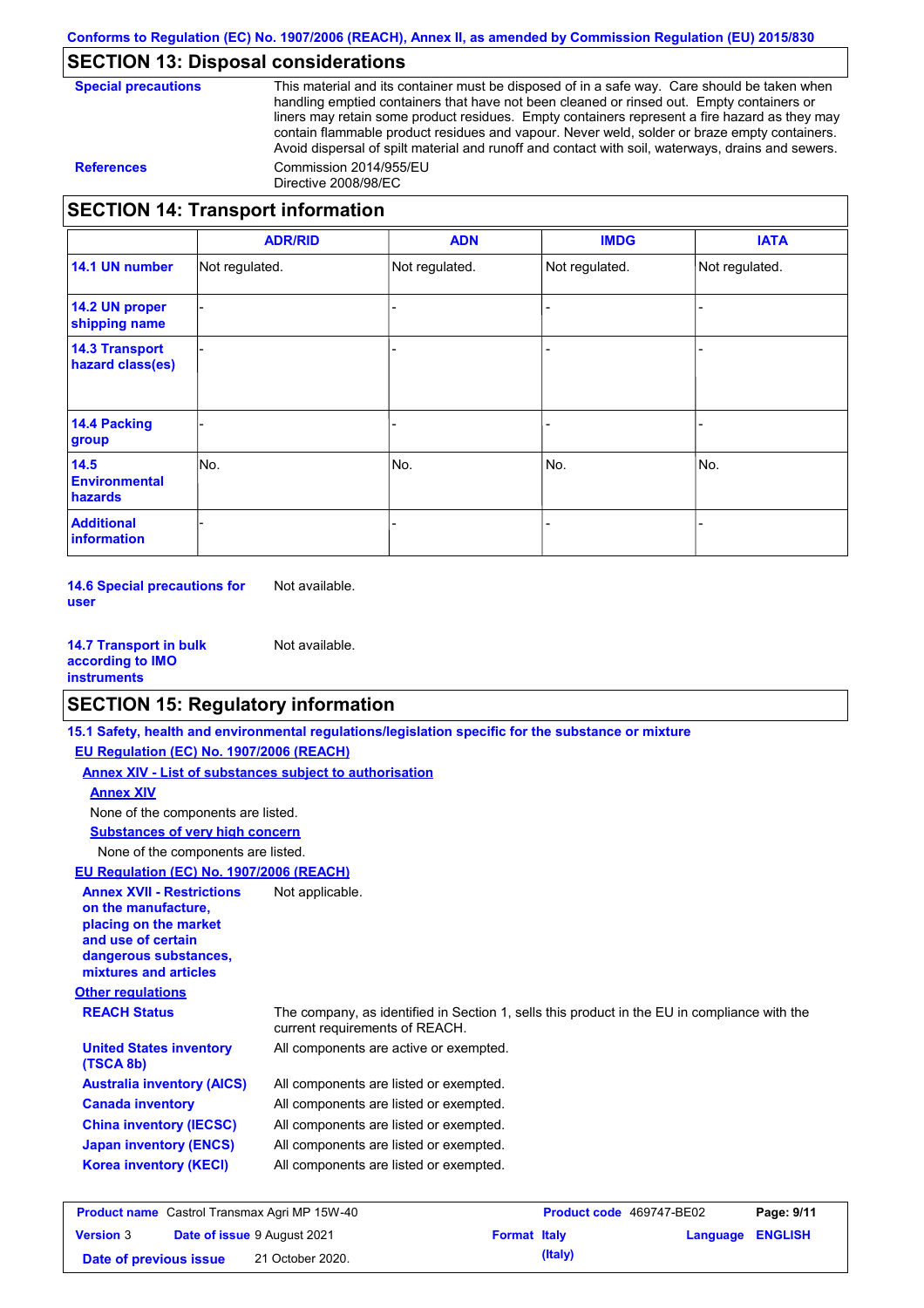## **SECTION 15: Regulatory information**

| <b>Philippines inventory</b><br>(PICCS)                         | All components are listed or exempted.                      |  |
|-----------------------------------------------------------------|-------------------------------------------------------------|--|
| <b>Taiwan Chemical</b><br><b>Substances Inventory</b><br>(TCSI) | All components are listed or exempted.                      |  |
| Ozone depleting substances (1005/2009/EU)                       |                                                             |  |
| Not listed.                                                     |                                                             |  |
| Prior Informed Consent (PIC) (649/2012/EU)                      |                                                             |  |
| Not listed.                                                     |                                                             |  |
|                                                                 | <b>EU - Water framework directive - Priority substances</b> |  |
| None of the components are listed.                              |                                                             |  |
| <b>Seveso Directive</b>                                         |                                                             |  |
| This product is not controlled under the Seveso Directive.      |                                                             |  |
|                                                                 |                                                             |  |
|                                                                 |                                                             |  |

| <b>15.2 Chemical safety</b> | A Chemical Safety Assessment has been carried out for one or more of the substances within  |
|-----------------------------|---------------------------------------------------------------------------------------------|
| assessment                  | this mixture. A Chemical Safety Assessment has not been carried out for the mixture itself. |

## **SECTION 16: Other information**

| <b>Abbreviations and acronyms</b>                   | Inland Waterway                                                 | ADN = European Provisions concerning the International Carriage of Dangerous Goods by                                                                              |             |
|-----------------------------------------------------|-----------------------------------------------------------------|--------------------------------------------------------------------------------------------------------------------------------------------------------------------|-------------|
|                                                     |                                                                 | ADR = The European Agreement concerning the International Carriage of Dangerous Goods by                                                                           |             |
|                                                     | Road                                                            |                                                                                                                                                                    |             |
|                                                     | $ATE = Acute Toxicity Estimate$                                 |                                                                                                                                                                    |             |
|                                                     | BCF = Bioconcentration Factor                                   |                                                                                                                                                                    |             |
|                                                     | CAS = Chemical Abstracts Service                                |                                                                                                                                                                    |             |
|                                                     |                                                                 | CLP = Classification, Labelling and Packaging Regulation [Regulation (EC) No. 1272/2008]                                                                           |             |
|                                                     | CSA = Chemical Safety Assessment                                |                                                                                                                                                                    |             |
|                                                     | CSR = Chemical Safety Report                                    |                                                                                                                                                                    |             |
|                                                     | DMEL = Derived Minimal Effect Level                             |                                                                                                                                                                    |             |
|                                                     | DNEL = Derived No Effect Level                                  |                                                                                                                                                                    |             |
|                                                     |                                                                 | EINECS = European Inventory of Existing Commercial chemical Substances                                                                                             |             |
|                                                     | ES = Exposure Scenario                                          |                                                                                                                                                                    |             |
|                                                     | EUH statement = CLP-specific Hazard statement                   |                                                                                                                                                                    |             |
|                                                     | EWC = European Waste Catalogue                                  |                                                                                                                                                                    |             |
|                                                     |                                                                 | GHS = Globally Harmonized System of Classification and Labelling of Chemicals                                                                                      |             |
|                                                     | IATA = International Air Transport Association                  |                                                                                                                                                                    |             |
|                                                     | IBC = Intermediate Bulk Container                               |                                                                                                                                                                    |             |
|                                                     | <b>IMDG = International Maritime Dangerous Goods</b>            |                                                                                                                                                                    |             |
|                                                     | LogPow = logarithm of the octanol/water partition coefficient   |                                                                                                                                                                    |             |
|                                                     |                                                                 | MARPOL = International Convention for the Prevention of Pollution From Ships, 1973 as                                                                              |             |
|                                                     | modified by the Protocol of 1978. ("Marpol" = marine pollution) |                                                                                                                                                                    |             |
|                                                     |                                                                 | OECD = Organisation for Economic Co-operation and Development                                                                                                      |             |
|                                                     | PBT = Persistent, Bioaccumulative and Toxic                     |                                                                                                                                                                    |             |
|                                                     | <b>PNEC = Predicted No Effect Concentration</b>                 |                                                                                                                                                                    |             |
|                                                     |                                                                 | REACH = Registration, Evaluation, Authorisation and Restriction of Chemicals Regulation                                                                            |             |
|                                                     | [Regulation (EC) No. 1907/2006]                                 |                                                                                                                                                                    |             |
|                                                     |                                                                 | RID = The Regulations concerning the International Carriage of Dangerous Goods by Rail                                                                             |             |
|                                                     | <b>RRN = REACH Registration Number</b>                          |                                                                                                                                                                    |             |
|                                                     | SADT = Self-Accelerating Decomposition Temperature              |                                                                                                                                                                    |             |
|                                                     | SVHC = Substances of Very High Concern                          |                                                                                                                                                                    |             |
|                                                     |                                                                 | STOT-RE = Specific Target Organ Toxicity - Repeated Exposure                                                                                                       |             |
|                                                     | STOT-SE = Specific Target Organ Toxicity - Single Exposure      |                                                                                                                                                                    |             |
|                                                     | TWA = Time weighted average                                     |                                                                                                                                                                    |             |
|                                                     | UN = United Nations                                             |                                                                                                                                                                    |             |
|                                                     | UVCB = Complex hydrocarbon substance                            |                                                                                                                                                                    |             |
|                                                     | VOC = Volatile Organic Compound                                 |                                                                                                                                                                    |             |
|                                                     | vPvB = Very Persistent and Very Bioaccumulative                 |                                                                                                                                                                    |             |
|                                                     |                                                                 | Varies = may contain one or more of the following 64741-88-4 / RRN 01-2119488706-23,                                                                               |             |
|                                                     |                                                                 | 64741-89-5 / RRN 01-2119487067-30, 64741-95-3 / RRN 01-2119487081-40, 64741-96-4/ RRN                                                                              |             |
|                                                     |                                                                 | 01-2119483621-38, 64742-01-4 / RRN 01-2119488707-21, 64742-44-5 / RRN                                                                                              |             |
|                                                     |                                                                 | 01-2119985177-24, 64742-45-6, 64742-52-5 / RRN 01-2119467170-45, 64742-53-6 / RRN                                                                                  |             |
|                                                     |                                                                 | 01-2119480375-34, 64742-54-7 / RRN 01-2119484627-25, 64742-55-8 / RRN                                                                                              |             |
|                                                     |                                                                 | 01-2119487077-29, 64742-56-9 / RRN 01-2119480132-48, 64742-57-0 / RRN                                                                                              |             |
|                                                     |                                                                 | 01-2119489287-22, 64742-58-1, 64742-62-7 / RRN 01-2119480472-38, 64742-63-8,<br>64742-65-0 / RRN 01-2119471299-27, 64742-70-7 / RRN 01-2119487080-42, 72623-85-9 / |             |
|                                                     |                                                                 |                                                                                                                                                                    |             |
| <b>Product name</b> Castrol Transmax Agri MP 15W-40 |                                                                 | Product code 469747-BE02                                                                                                                                           | Page: 10/11 |

| <b>Product name</b> Castrol Transmax Agri MP 15W-40 |  |                                    | <b>Product code</b> 469747-BE02 | Page: 10/11 |                  |  |
|-----------------------------------------------------|--|------------------------------------|---------------------------------|-------------|------------------|--|
| <b>Version 3</b>                                    |  | <b>Date of issue 9 August 2021</b> | <b>Format Italy</b>             |             | Language ENGLISH |  |
| Date of previous issue                              |  | 21 October 2020.                   |                                 | (Italy)     |                  |  |